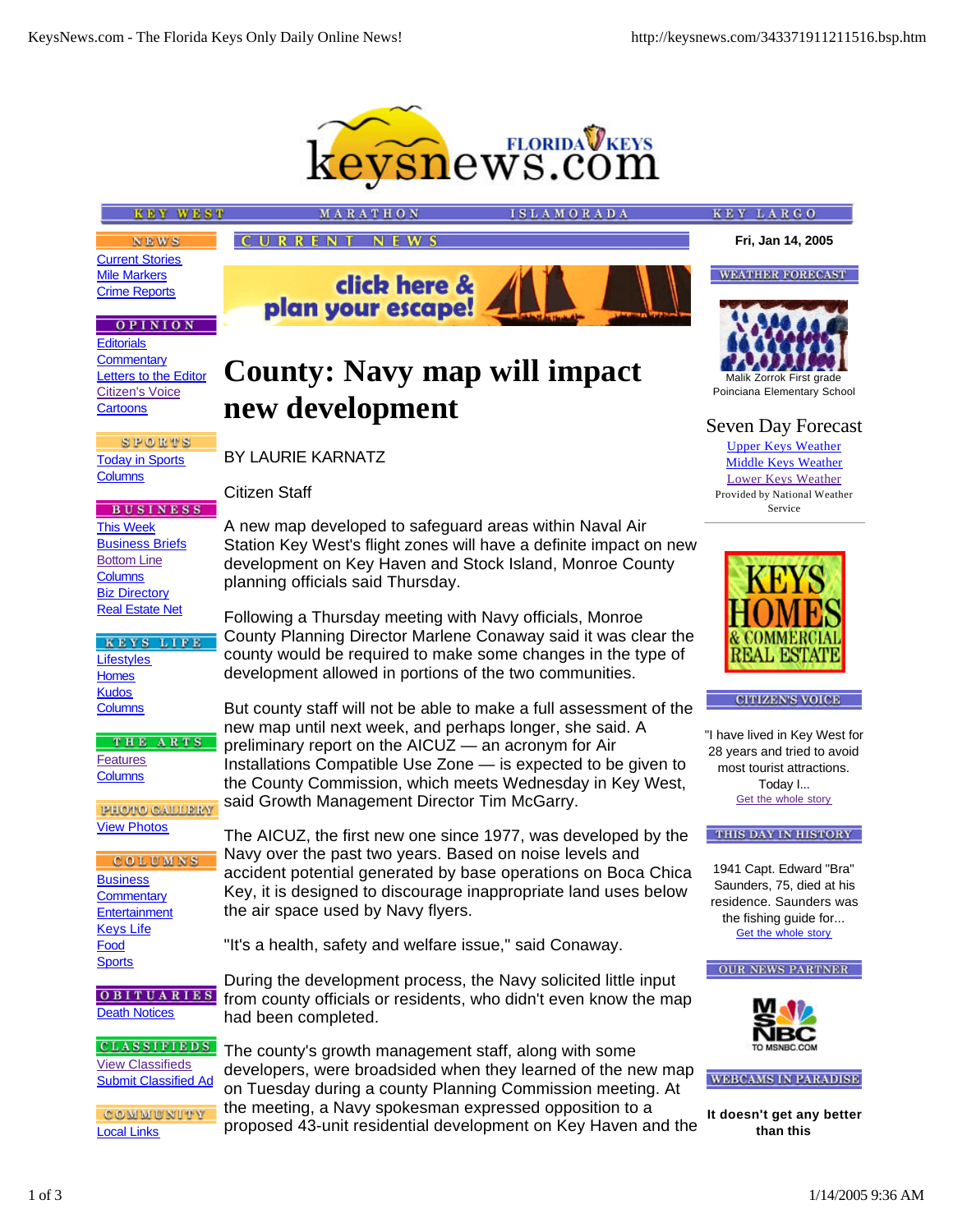#### **Around the Keys** adjacent Enchanted Island.

**GOVERNMENT** Local, State & Federal Links

**ABOUT US** Our History Our Staff Keys Media Guide **Employment Opportunities** 

Discussion of the development, proposed by Key Haven Estates, was continued until the planning board's Feb. 9 meeting so planners could evaluate the effect of the new map.

County officials were not given a copy of the new AICUZ until Thursday, said Conaway. A cursory review, along with discussions with Navy staff, indicated the compatible use zone had been significantly expanded to accommodate increased training at the base, she said.



Ultimately, the change is likely to affect existing, as well as new development within the map boundaries, said Conaway. It also could throw into "disarray" the Livable CommuniKeys Plan created for Stock Island, McGarry said earlier this week.

**Monroe County Property Transfers**  Questions also have arisen over the possibility of lawsuits filed by land owners over lost or diminished property rights caused as a result of the expanded Naval operations.

Daily news for Key West and the Florida Keys

Navy spokesman Jim Brooks said the Navy has no authority to force the county to abide by its map. But present and future versions of the map already are included in county land-use rules, which prohibit the county from permitting certain types of construction within the compatible use zone.



That, said former county attorney Jim Hendrick, is a "huge hook. The 'takings' hook."



The county has in recent years paid millions of dollars in so-called takings claims, where property owners lose the use of their property because of county rules.



regulatory authority,'" Hendrick said. "The regulatory authority is the county's, but at the same time, [the Navy is] saying they're adopting a map and expect the county to implement it."



**paper today?** For redelivery or account credit, call us in Key West at (305) 292-7777 Option 4, in Marathon call (305) 743-8766, or e-mail us by clicking here.

However, he said the more immediate issue might be the county law that automatically adopts any map created by the Navy.

"There is no legal validity to the argument that whenever the Navy adopts as a map it becomes ipso facto a county regulation," he said. "The county cannot delegate its legislative authority to any other board or body."

County Mayor Dixie Spehar said she hopes to find a way to allow new development within the AICUZ boundary. She suggested that property owners and buyers sign waivers of any rights to sue the Navy — or the county — over noise or other hazard created by the Navy's operations.

**lkarnatz@keysnews.com**

Watch the sunset from Mallory Square, even if you are stuck in Wisconsin. Or enjoy a virtual Margarita at Sloppy Joe's. Check out our Keys Web Cams.

### **SEARCH OUR ARCHIVES**

Search our **archives** for past stories using keywords, publication date, or author.



#### **KEYS LODGING**

From 5-star resorts to scenic camp ground, you'll find it all in our guide to lodging.



**Check out the Photo Gallery Weekly for** New Keys Photos! Click here to view photos

### **VISITING THE KEYS?**

Find everything you need to know to plan a **Florida Keys** vacation -- and more

#### **DINING OUT**



View our Dining Guide, updated quarterly with Menus from the variety of Keys Cuisine.

*Published on Friday, January 14, 2005*